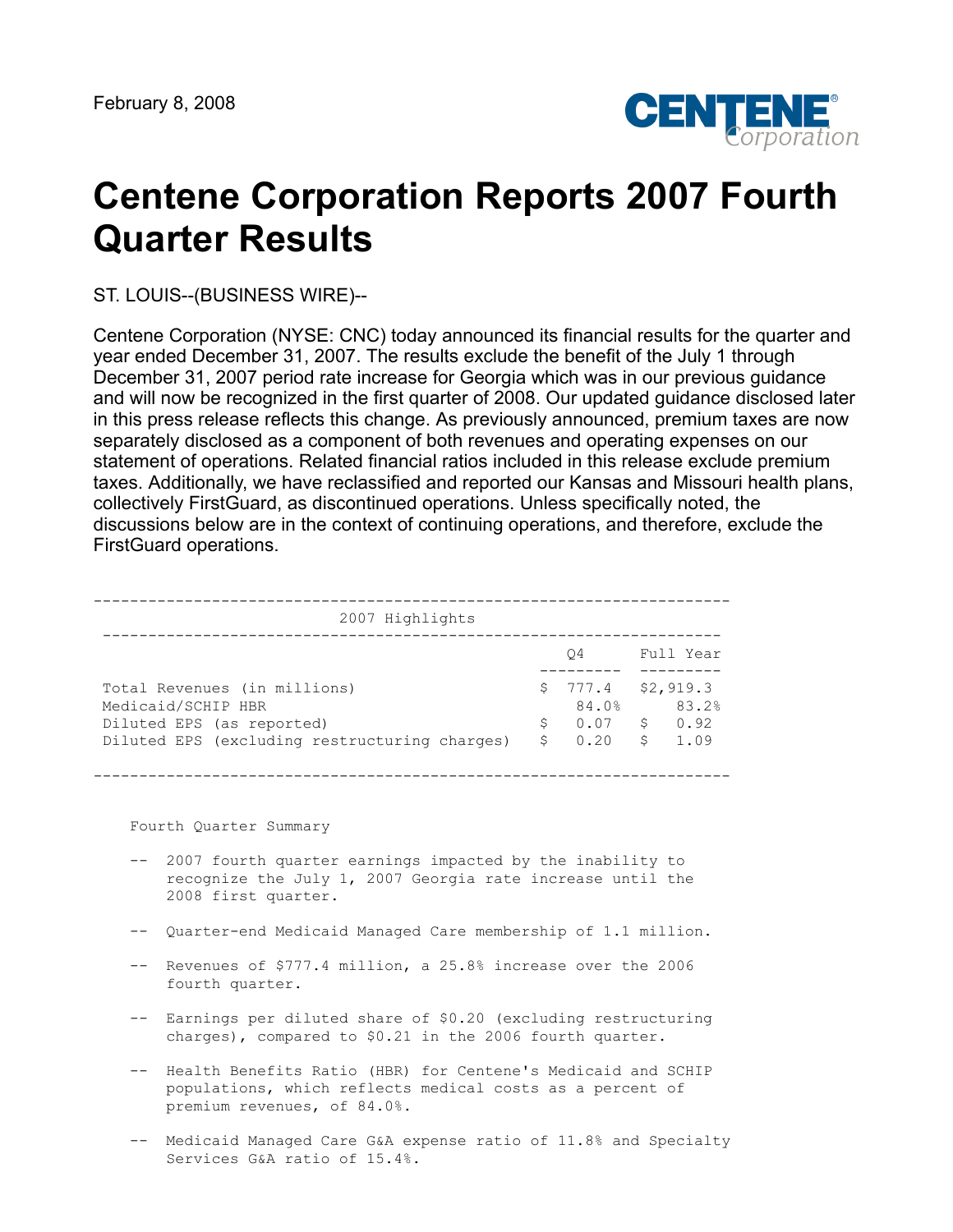- -- Total operating cash flows of \$37.5 million.
- -- Days in claims payable of 49.1.

Other Events

- -- Recognized previously announced restructuring charge totaling \$9.4 million pre-tax.
- -- Began participating in the state of South Carolina's conversion to managed care.

Michael F. Neidorff, Centene's Chairman and Chief Executive Officer, stated, "We concluded the fourth quarter of 2007 with solid revenue, membership and earnings results. Additionally, our cash flows were strong, our Medicaid HBR improved to 84.0%, a decrease of 140 basis points from the 2006 fourth quarter, and our G&A was consistent with our expectations.

"In Ohio, our core Medicaid program growth was in line. Medical costs in the ABD population, not unexpectedly, continue to be challenging as we work to manage the integration of these members into our network. Over time, we believe that targeted margins are achievable as we reach critical mass and are able to more effectively manage their care.

"In Texas, we experienced growing membership in both SCHIP and the Texas STAR Plus (SSI) program. We are on track for the launch of the state's Foster Care program on April 1, 2008.

"As we commence 2008, we will focus on growing our revenue stream to external third party vendors through our specialty company products and PBM. We are optimistic about the prospects for growth in both new and existing markets in Medicaid managed care and in our specialty businesses," concluded Neidorff.

The following table depicts membership in Centene's managed care organizations, by state, at December 31, 2007 and 2006:

|                                  | 2007                         | 2006                         |
|----------------------------------|------------------------------|------------------------------|
| Georgia<br>Indiana<br>New Jersey | 287,900<br>154,600<br>57,300 | 308,800<br>183,100<br>58,900 |
| Ohio<br>South Carolina           | 128,700<br>31,800            | 109,200                      |
| Texas<br>Wisconsin               | 354,400<br>131,900           | 298,500<br>164,800           |
| Total                            | 1,146,600                    | 1,123,300                    |
|                                  |                              |                              |

The following table depicts membership in Centene's managed care organizations, by member category, at December 31, 2007 and 2006:

----------------------------------------------------------------------

----------------------------------------------------------------------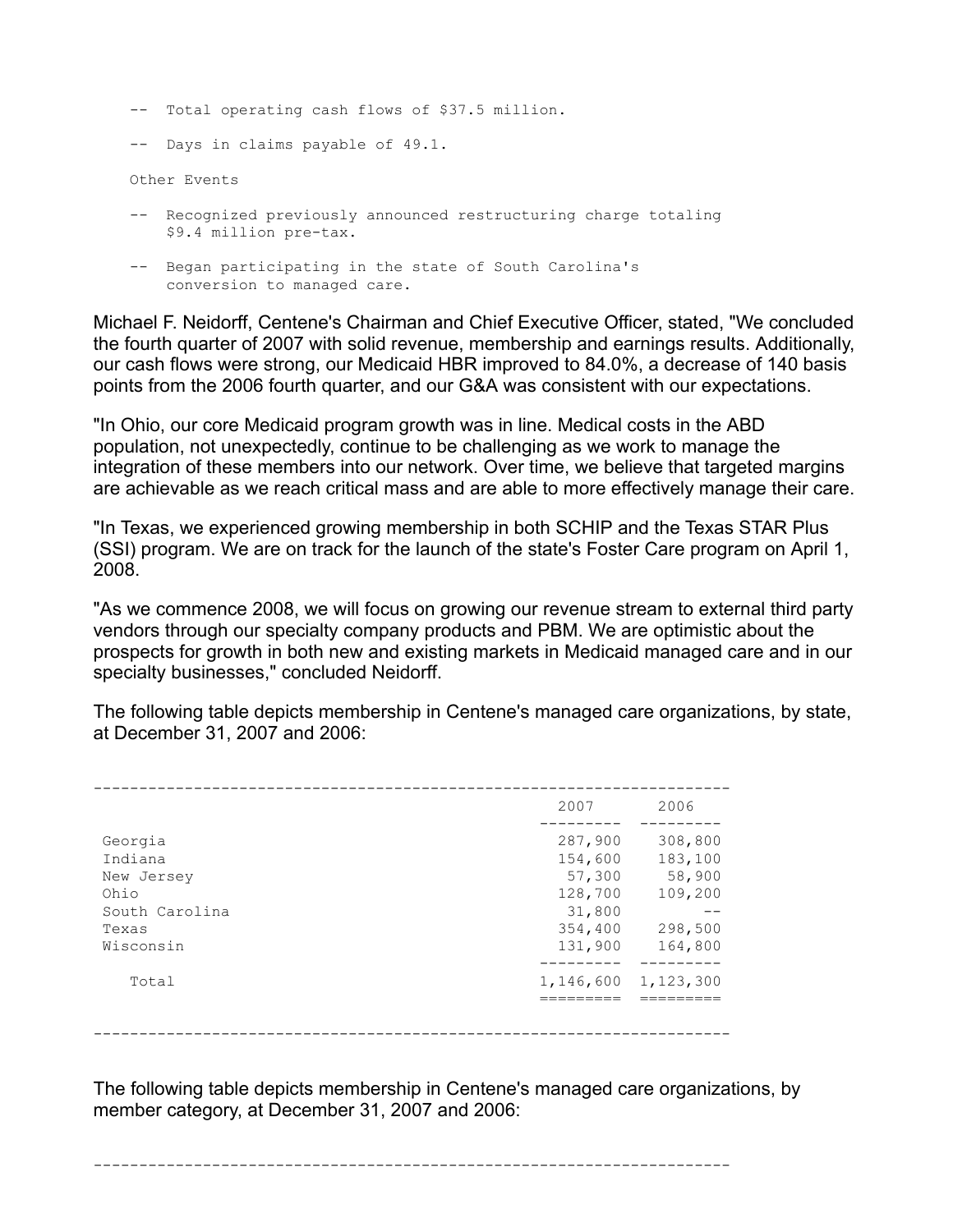|                                                                        | 2007               | 2006                                        |
|------------------------------------------------------------------------|--------------------|---------------------------------------------|
| Medicaid<br>SCHIP                                                      | 848,100<br>224,400 | 887,300<br>216,200                          |
| SSI<br>Total                                                           | 74,100             | 19,800<br>$1, 146, 600(a)$ $1, 123, 300(b)$ |
| (a) 1,111,500 at-risk; 35,100 ASO<br>(b) 1,112,700 at-risk; 10,600 ASO |                    |                                             |

Statement of Operations

 -- For the 2007 fourth quarter, revenues from continuing operations increased 25.8% to \$777.4 million from \$617.8 million in the 2006 fourth quarter. The increase was mainly driven by membership growth in Texas and Ohio, which are the two markets that added SSI products in 2007. The fourth quarter included an approximate \$4.2 million reduction of premium revenue and pre-tax earnings due to a prior period true-up with the State of Indiana.

----------------------------------------------------------------------

- -- The HBR for Centene's Medicaid and SCHIP populations, which reflects medical costs as a percent of premium revenues, was 84.0%, an increase from 81.3% in the 2007 third quarter. The increase resulted from pharmacy and other general seasonality and the previously mentioned premium true-up in Indiana.
- -- G&A expense as a percent of premium and service revenues for the Medicaid Managed Care segment was 11.8% in the fourth quarter of 2007 compared to 10.4% in the fourth quarter of 2006. The increase in the Medicaid Managed Care G&A expense ratio for the three months ended December 31, 2007 primarily reflects our previously announced restructuring charge recorded in the fourth quarter. The pre-tax restructuring charge for asset impairment and severance totaled \$9.4 million and increased our G&A ratio by 1.3%.
- -- Operating earnings were \$0.3 million, including the restructuring charge. Excluding the restructuring charge, operating earnings were \$9.7 million compared to \$9.8 million in the 2006 fourth quarter.
- -- Reported GAAP earnings per diluted share from continuing operations were \$0.07, or \$0.20 excluding restructuring charges, compared to \$0.21 in the 2006 fourth quarter.
- -- Net earnings per diluted share (including discontinued operations) were \$0.03.
- -- For the year ended December 31, 2007, revenues from continuing operations increased 48.8% to \$2.9 billion from \$2.0 billion for the same period in the prior year. Medicaid Managed Care G&A expenses as a percent of premium and service revenues decreased to 11.1% in the year ended December 31, 2007, compared to 11.4% in the year ended December 31, 2006. Excluding the \$12.4 million of restructuring charges, earnings from operations increased to \$66.5 million in the year ended December 31, 2007 from \$27.8 million in the year ended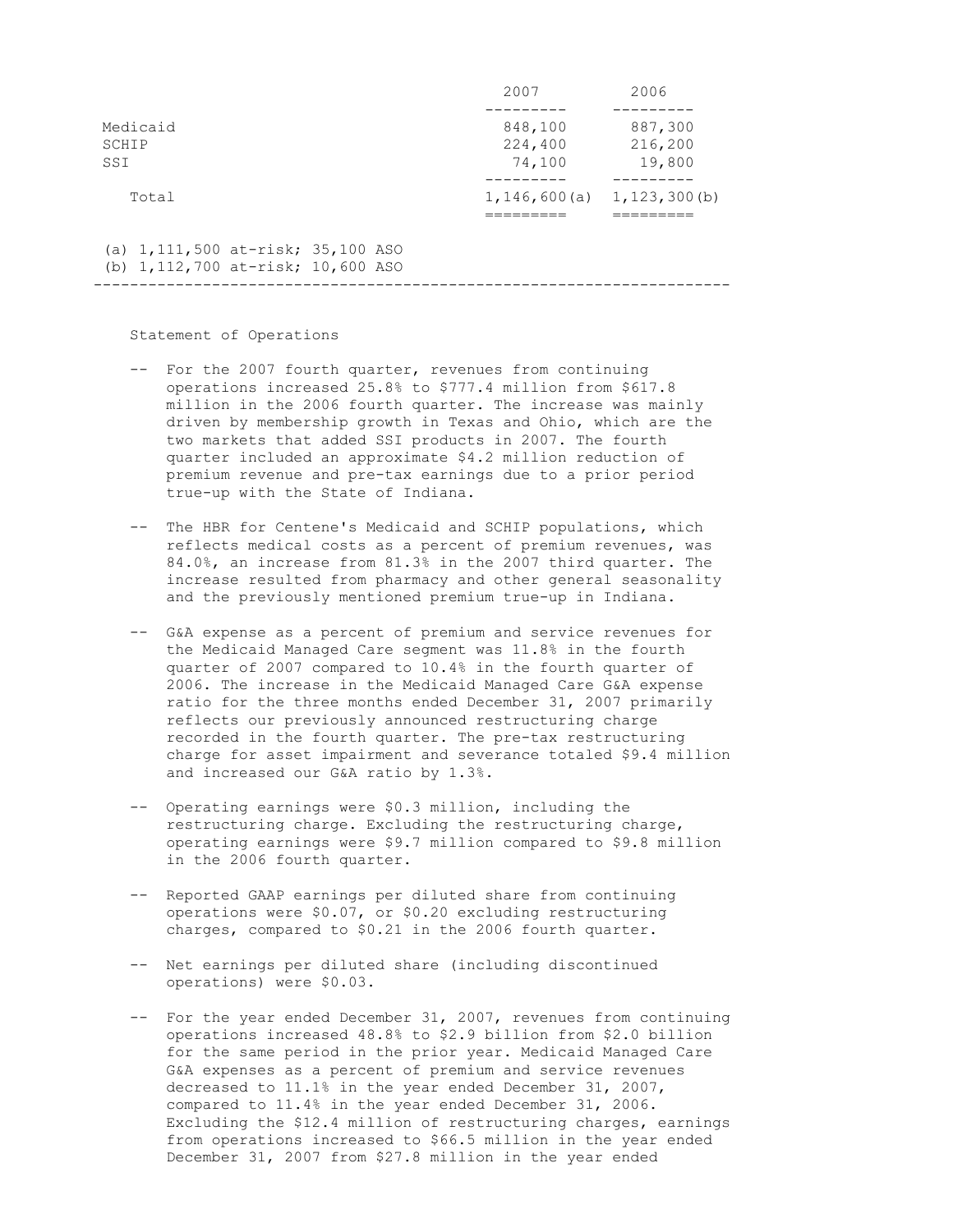December 31, 2006. Net earnings from continuing operations, excluding the restructuring charges, were \$49.0 million or \$1.09 per diluted share in 2007.

Balance Sheet and Cash Flow

At December 31, 2007, the Company had cash and investments of \$659.2 million, including \$626.2 million held by its regulated entities and \$33.0 million held by its unregulated entities. Medical claims liabilities totaled \$335.9 million, representing 49.1 days in claims payable, unchanged from September 30, 2007. Total debt was \$207.4 million and debt to capitalization was 33.3%.

## Outlook

The table below depicts the Company's guidance for the 2008 first quarter and full year.

|                                                         | 01 2008 |                                                                    | 2008 |      |  |
|---------------------------------------------------------|---------|--------------------------------------------------------------------|------|------|--|
|                                                         | Low     | High                                                               | Low  | High |  |
| Revenue (in millions) (1)<br>Earnings per diluted share |         | $$785$ $$795$ $$3,370$ $$3,470$<br>$$0.59$ $$0.64$ $$2.04$ $$2.14$ |      |      |  |
| (1) Revenue net of premium tax                          |         |                                                                    |      |      |  |

Eric R. Slusser, Centene's Chief Financial Officer, stated, "This guidance reflects normal seasonality, previously mentioned start-up costs in Texas, South Carolina and Florida of approximately \$0.09, and the state of Wisconsin's decision to carve-out pharmacy benefits from our premium, effective February 1, 2008. This guidance also includes premium rate increases of 1.5% in Ohio, effective January 1, 6.3% in Indiana, effective January 1, 3.5% in Wisconsin, effective February 1, and a 3.8% rate increase in Georgia retroactive to July 1, 2007."

# Conference Call

As previously announced, the Company will host a conference call Friday, February 8, 2008, at 7:30 A.M. (Eastern Time) to review the financial results for the fourth quarter ended December 31, 2007, and to discuss its business outlook. Michael F. Neidorff and Eric R. Slusser will host the conference call. Investors are invited to participate in the conference call by dialing 800-273-1254 in the U.S. and Canada, 706-679-8592 from abroad, or via a live internet broadcast on the Company's website at [www.centene.com](http://www.centene.com/), under the Investor Relations section. A replay will be available for on-demand listening shortly after the completion of the call until 11:59 P.M. (Eastern Time) on February 22, 2008 at the aforementioned URL, or by dialing 800-642-1687 in the U.S. and Canada, or 706-645-9291 from abroad, and entering access code 34562229.

## Non-GAAP Financial Presentation

The Company is providing certain non-GAAP financial measures in this release as the Company believes these figures are helpful in allowing individuals to more accurately assess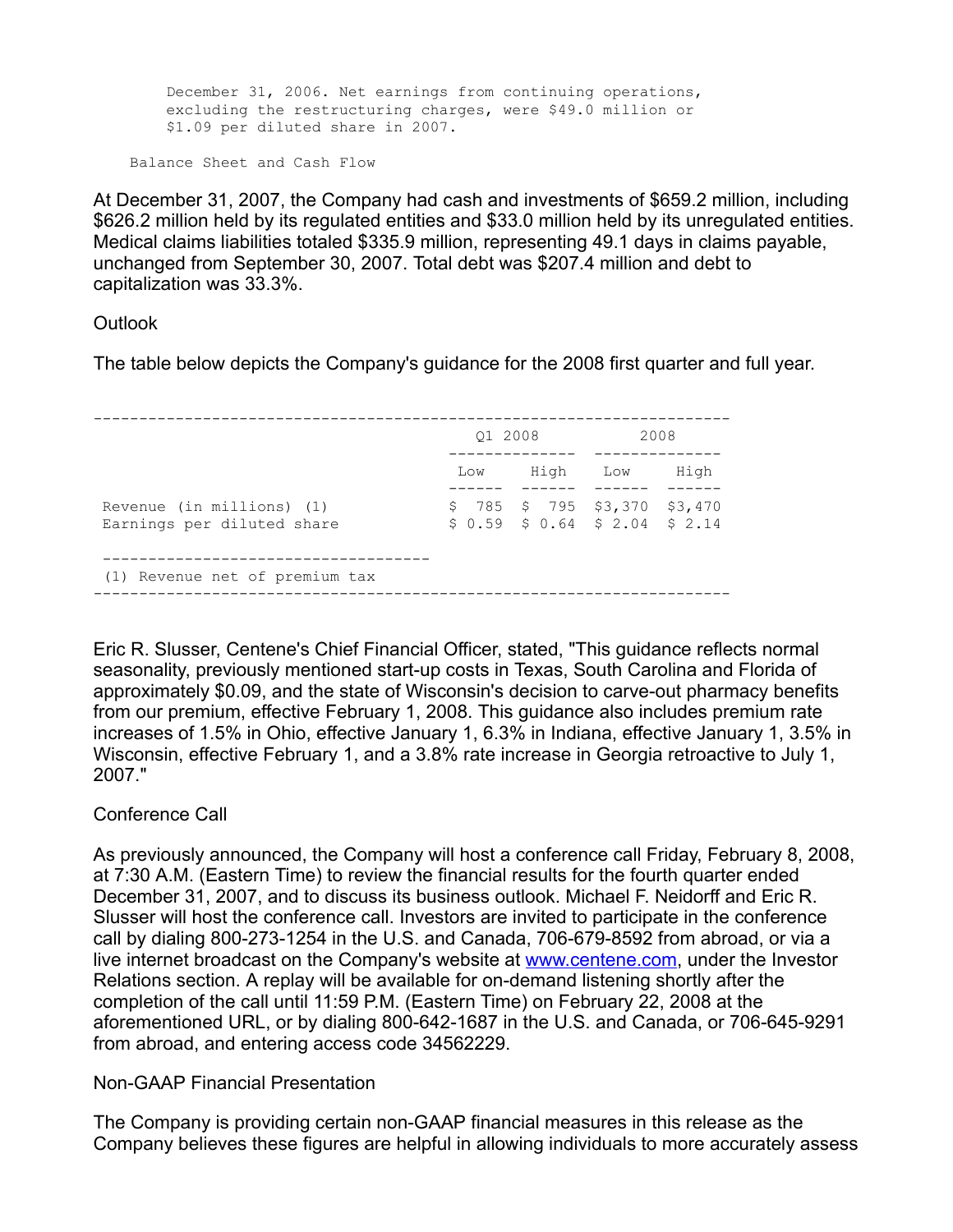the ongoing nature of the Company's operations and measure the Company's performance more consistently.

The 2007 non-GAAP information presented above in the "highlights" table, third bullet under "Fourth Quarter Summary" and fourth, fifth and seventh bullets under "Statement of Operations" excludes the second quarter contribution to our charitable foundation with a portion of the proceeds from the sale of FirstGuard Missouri as well as the fourth quarter charges for fixed asset impairment and severance for an organizational realignment, collectively, restructuring charges. This exclusion has been made in the non-GAAP financial measures as management believes these 2007 restructuring charges are not indicative of future company operations.

The Company uses the presented non-GAAP financial measures internally to focus management on period-to-period changes in the Company's core business operations. Therefore, the Company believes this information is meaningful in addition to the information contained in the GAAP presentation of financial information. The presentation of this additional non-GAAP financial information is not intended to be considered in isolation or as a substitute for the financial information prepared and presented in accordance with GAAP.

The following tables reconcile the Company's Statement of Operations for the three months and year ended December 31, 2007 on a GAAP basis to a non-GAAP basis. The 2007 non-GAAP basis excludes the restructuring charges mentioned above (in thousands, except share data).

|                                                                                             | Three Months Ended<br>December 31, 2007 |                   |  |                                          |                  |  |
|---------------------------------------------------------------------------------------------|-----------------------------------------|-------------------|--|------------------------------------------|------------------|--|
|                                                                                             |                                         | GAAP              |  | Restructuring<br>Charges Non-GAAP        |                  |  |
| Total revenues<br>Expenses:                                                                 |                                         | $$777,439$ \$     |  |                                          | $--$ \$ 777,439  |  |
| Medical costs                                                                               |                                         | 629,437           |  |                                          | 629,437          |  |
| Cost of services<br>General and administrative                                              |                                         | 15,532            |  |                                          | 15,532           |  |
| expenses                                                                                    |                                         | 110,978           |  |                                          | 9,392 101,586    |  |
| Premium tax expense                                                                         |                                         | 21,145            |  |                                          | $-- 21,145$      |  |
| Total operating expenses                                                                    |                                         | 777,092           |  | 9,392 767,700                            |                  |  |
| Earnings (loss) from<br>operations                                                          |                                         | 347               |  |                                          | $(9, 392)$ 9,739 |  |
| Investment and other income,<br>net                                                         |                                         | 2,102             |  |                                          | 2,102            |  |
| Earnings (loss) before<br>income taxes<br>Income tax expense (benefit)                      |                                         | (584)             |  | 2,449 (9,392) 11,841<br>$(3, 523)$ 2,939 |                  |  |
| Net earnings from continuing<br>operations<br>Discontinued operations, net<br>of income tax |                                         | 3,033<br>(1, 560) |  | $(5, 869)$ 8,902                         | $--$ (1,560)     |  |
|                                                                                             |                                         |                   |  |                                          |                  |  |
| Net earnings (loss)                                                                         |                                         |                   |  | $$1,473$ $$$ $(5,869)$ $$7,342$          |                  |  |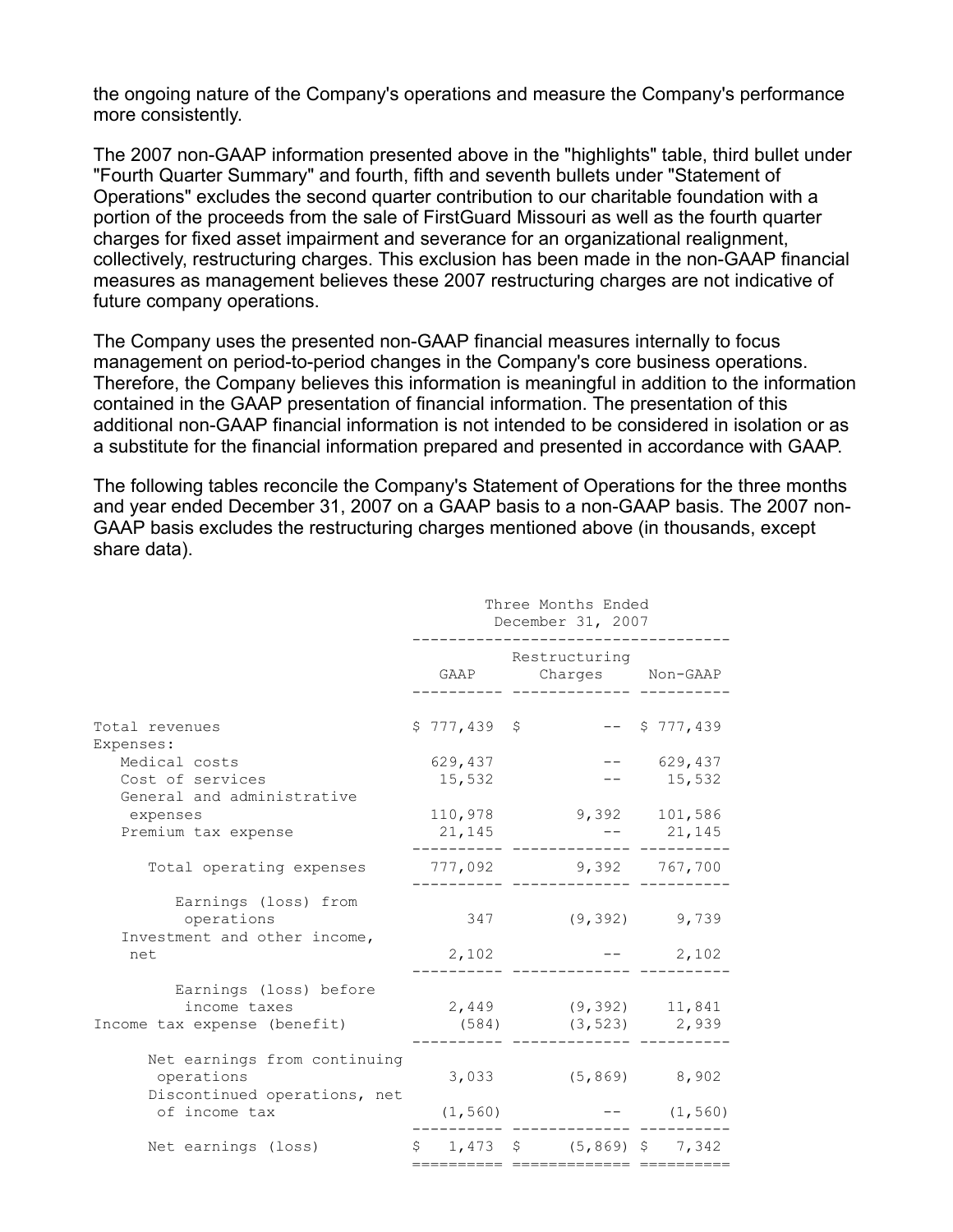| Diluted earnings per common share |  |         |  |        |  |
|-----------------------------------|--|---------|--|--------|--|
| from continuing operations        |  | \$ 0.07 |  | \$0.20 |  |

|                                                                            | Year Ended<br>December 31, 2007 |                                            |                               |  |  |  |
|----------------------------------------------------------------------------|---------------------------------|--------------------------------------------|-------------------------------|--|--|--|
|                                                                            |                                 | Restructuring<br>GAAP Charges (1) Non-GAAP |                               |  |  |  |
| Total revenues<br>Expenses:                                                | \$2,919,292 \$                  |                                            | $--$ \$2,919,292              |  |  |  |
| Medical costs<br>Cost of services<br>General and administrative            | 2,324,486<br>61,454             |                                            | 2,324,486<br>61,454           |  |  |  |
| expenses<br>Premium tax expense                                            | 399,687<br>79,572               |                                            | 12,392 387,295<br>$-- 79,572$ |  |  |  |
| Total operating expenses                                                   |                                 | 2,865,199 12,392 2,852,807                 |                               |  |  |  |
| Earnings (loss) from<br>operations<br>Investment and other income,         |                                 | 54,093 (12,392) 66,485                     |                               |  |  |  |
| net                                                                        | 9,543                           |                                            | 9,543                         |  |  |  |
| Earnings (loss) before<br>income taxes<br>Income tax expense (benefit)     | 22,367                          | 63,636 (12,392)<br>(4, 663)                | 76,028<br>27,030              |  |  |  |
| Net earnings from continuing<br>operations<br>Discontinued operations, net | 41,269                          | (7, 729)                                   | 48,998                        |  |  |  |
| of income tax                                                              | 32,133                          |                                            | 32,133                        |  |  |  |
| Net earnings (loss)                                                        | Ŝ.                              | 73,402 \$ (7,729) \$ 81,131                |                               |  |  |  |
| Diluted earnings per common share<br>from continuing operations            | \$<br>0.92                      |                                            | \$<br>1.09                    |  |  |  |

(1) For the year ended December 31, 2007, restructuring charges include a \$3,000 pre-tax contribution of a portion of the FirstGuard sale proceeds to the Company's charitable foundation.

### Premium Tax Presentation

The following table shows the Company's Medicaid/SCHIP HBR and the Medicaid Managed Care G&A ratio on a net basis as reported as well as on a gross basis for analytical purposes. On a net basis, the HBR is calculated as Medical costs divided by Premium revenues and the G&A ratio is recorded as G&A expense divided by the sum of Premium revenue and Service revenue. On a gross basis, the HBR is calculated as Medical costs divided by the sum of Premium revenues and Premium tax and the G&A ratio is recorded as G&A expense plus Premium tax expense, divided by Total revenues.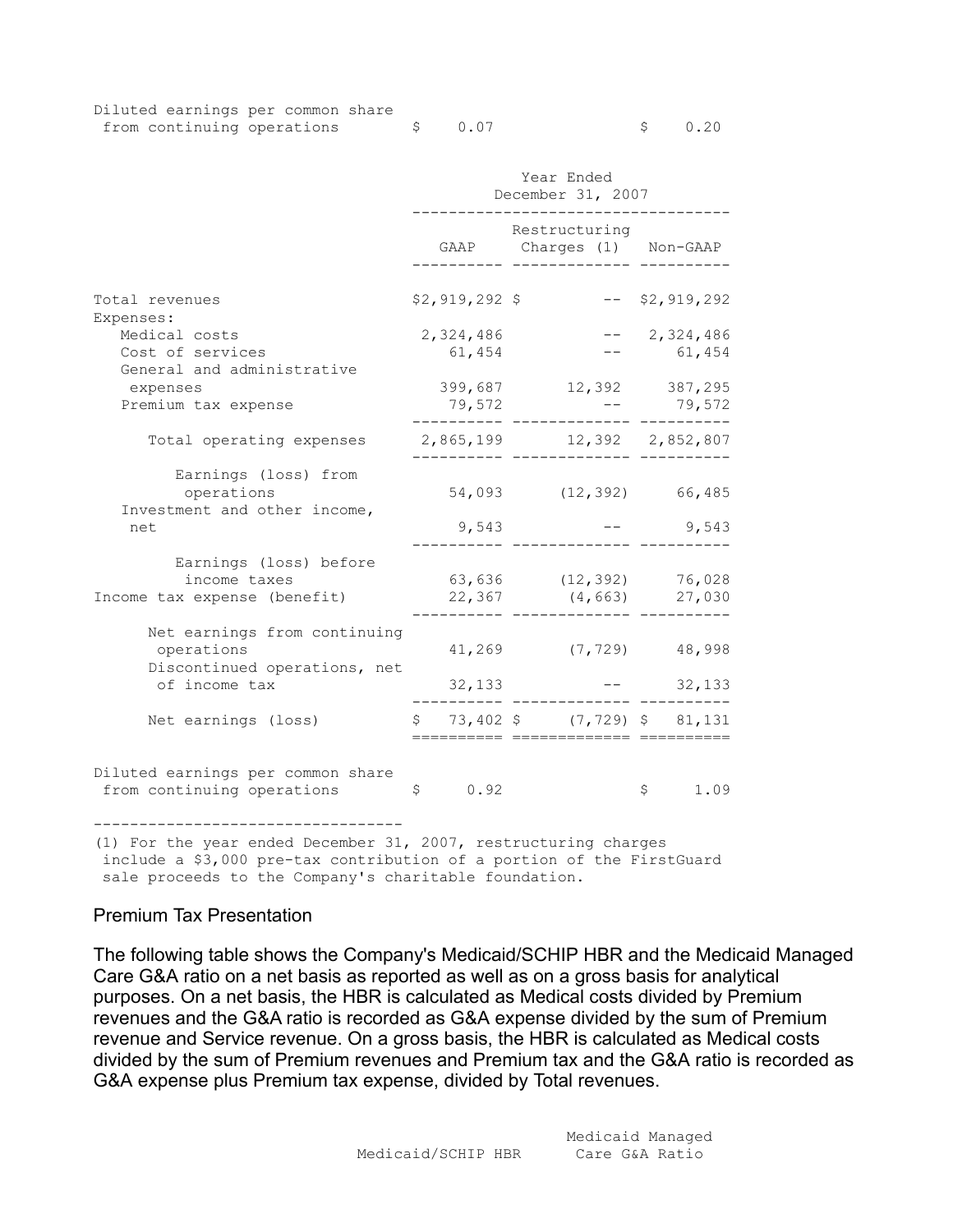|                |              |        | Premium Taxes Current       |       | Current<br>(in thousands) (Net) Gross (Net) Gross |       |
|----------------|--------------|--------|-----------------------------|-------|---------------------------------------------------|-------|
| 2007           |              |        |                             |       |                                                   |       |
| Q1             | \$           |        |                             |       | $17,816$ $84.5%$ $82.0%$ $10.2%$                  | 12.7% |
| Q <sub>2</sub> |              |        | 19,874 82.8                 | 80.3  | 11.4                                              | 13.9  |
| Q3             |              |        | 20,737 81.3                 | 78.9  | 11.0                                              | 13.5  |
| O4             |              |        | 21, 145 84.0                | 81.2  | 11.8                                              | 14.3  |
| Total Year \$  |              | 79,572 | 83.2                        | 80.6  | 11.1                                              | 13.6  |
|                |              |        |                             |       |                                                   |       |
| 2006           |              |        |                             |       |                                                   |       |
| Q1             | $\mathsf{S}$ |        | $3,250$ $81.8$ <sup>9</sup> | 80.9% | 12.6%                                             | 13.4% |
| Q <sub>2</sub> |              |        | 5,806 84.8 83.5             |       | 12.5                                              | 13.8  |
| Q3             |              |        | 12,590 84.4                 | 82.2  | 11.0                                              | 13.2  |
| Q4             |              |        | 16,315 85.4                 | 82.9  | 10.4                                              | 12.8  |
| Total Year     |              | 37,961 | 84.3                        | 82.5  | 11.4                                              | 13.2  |
|                |              |        |                             |       |                                                   |       |

# About Centene Corporation

Centene Corporation is a leading multi-line healthcare enterprise that provides programs and related services to individuals receiving benefits under Medicaid, including the State Children's Health Insurance Program (SCHIP) and Supplemental Security Income (SSI). The Company operates health plans in Georgia, Indiana, New Jersey, Ohio, South Carolina, Texas and Wisconsin. In addition, the Company contracts with other healthcare and commercial organizations to provide specialty services including behavioral health, life and health management, long-term care, managed vision, nurse triage, pharmacy benefits management and treatment compliance. Information regarding Centene is available via the Internet at [www.centene.com](http://www.centene.com/).

The information provided in this press release contains forward-looking statements that relate to future events and future financial performance of Centene. Subsequent events and developments may cause the Company's estimates to change. The Company disclaims any obligation to update this forward-looking financial information in the future. Readers are cautioned that matters subject to forward-looking statements involve known and unknown risks and uncertainties, including economic, regulatory, competitive and other factors that may cause Centene's or its industry's actual results, levels of activity, performance or achievements to be materially different from any future results, levels of activity, performance or achievements expressed or implied by these forward-looking statements. Actual results may differ from projections or estimates due to a variety of important factors, including Centene's ability to accurately predict and effectively manage health benefits and other operating expenses, competition, changes in healthcare practices, changes in federal or state laws or regulations, inflation, provider contract changes, new technologies, reduction in provider payments by governmental payors, major epidemics, disasters and numerous other factors affecting the delivery and cost of healthcare. The expiration, cancellation or suspension of Centene's Medicaid Managed Care contracts by state governments would also negatively affect Centene.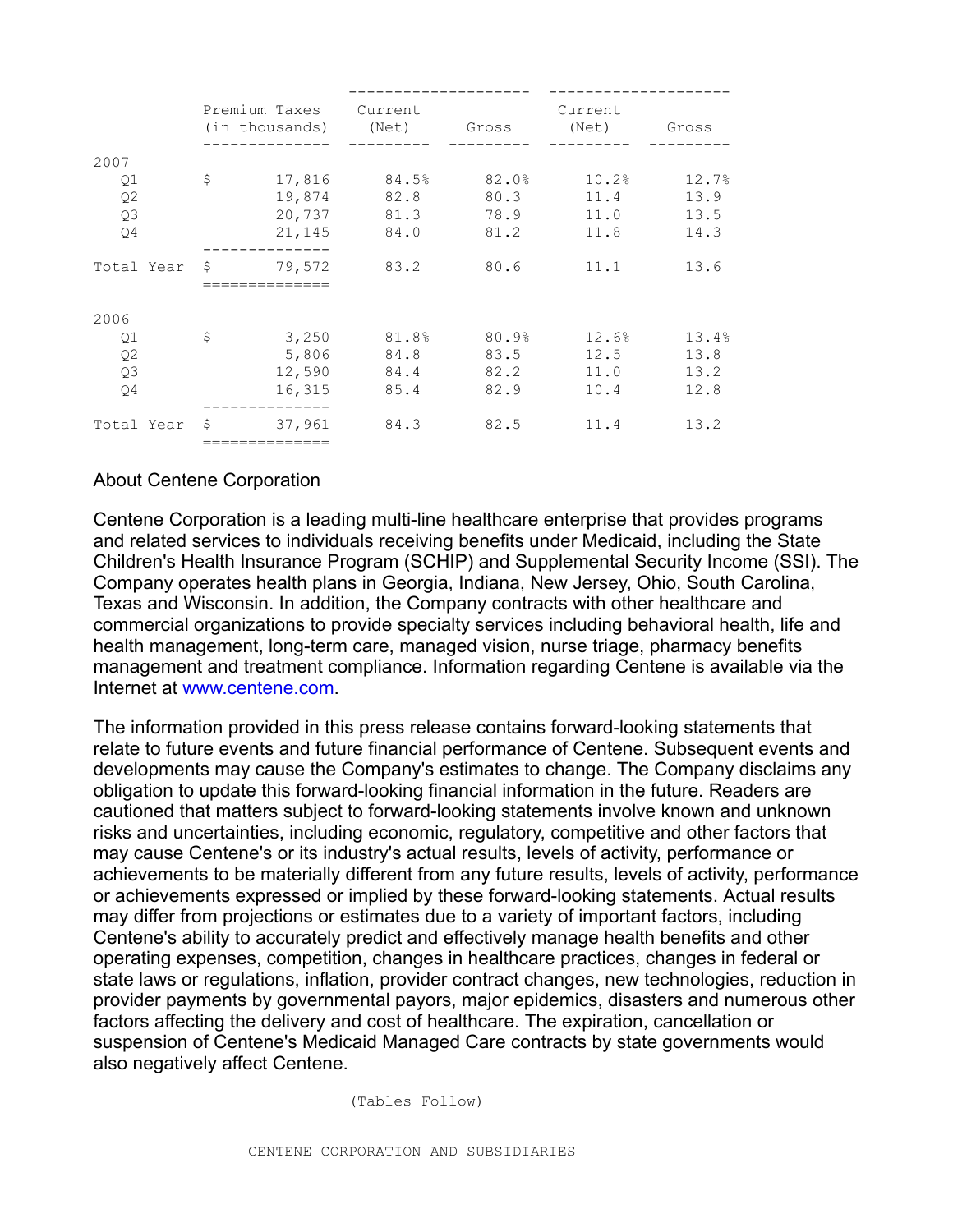# CONSOLIDATED BALANCE SHEETS

(In thousands, except share data)

|                                                                                                                                                                        | December 31, |                    |                                  |
|------------------------------------------------------------------------------------------------------------------------------------------------------------------------|--------------|--------------------|----------------------------------|
|                                                                                                                                                                        |              |                    | 2007 2006                        |
|                                                                                                                                                                        |              |                    | (Unaudited)                      |
| ASSETS                                                                                                                                                                 |              |                    |                                  |
| Current assets:<br>Cash and cash equivalents of continuing<br>operations<br>Cash and cash equivalents of discontinued                                                  | \$           |                    | 268,584 \$ 253,370               |
| operations                                                                                                                                                             |              |                    | 17,677                           |
| Total cash and cash equivalents<br>Premium and related receivables<br>Short-term investments, at fair value<br>(amortized cost \$46,392 and \$57,031,                  |              |                    | 268,584 271,047<br>90,072 74,379 |
| respectively)                                                                                                                                                          |              | 46,269             | 56,790                           |
| Other current assets                                                                                                                                                   |              | 41, 414            | 17,279                           |
| Current assets of discontinued operations,<br>other than cash                                                                                                          |              |                    | 32,327<br>$- -$                  |
| Total current assets<br>Long-term investments, at fair value (amortized                                                                                                |              |                    | 446,339 451,822                  |
| cost \$314,681 and \$117,620, respectively)<br>Restricted deposits, at fair value (amortized                                                                           |              | 317,041            | 116,052                          |
| cost \$27,056 and \$24,512, respectively)                                                                                                                              |              | 27,301             | 24,355                           |
| Property, software and equipment, net                                                                                                                                  |              | 138,139            | 110,688                          |
| Goodwill                                                                                                                                                               |              | 141,030            | 129,881                          |
| Other intangible assets, net                                                                                                                                           |              |                    | 13,205 15,555                    |
| Other assets                                                                                                                                                           |              |                    | 36,067 9,209                     |
| Long-term assets of discontinued operations                                                                                                                            |              |                    | 37,418                           |
| Total assets                                                                                                                                                           |              | ================== | $$1, 119, 122$ \$ 894,980        |
| LIABILITIES AND STOCKHOLDERS' EQUITY<br>Current liabilities:                                                                                                           |              |                    |                                  |
| Medical claims liabilities                                                                                                                                             | $\mathsf{S}$ |                    | 335,856 \$ 249,864               |
| Accounts payable and accrued expenses                                                                                                                                  |              |                    | 105,096 63,893                   |
| Unearned revenue                                                                                                                                                       |              |                    | 44,016 33,816                    |
| Current portion of long-term debt and notes<br>payable                                                                                                                 |              | 971                | 971                              |
| Current liabilities of discontinued<br>operations                                                                                                                      |              | 861                | 39,407                           |
| Total current liabilities                                                                                                                                              |              |                    | 486,800 387,951                  |
| Long-term debt                                                                                                                                                         |              |                    | 206,406 174,646                  |
| Other liabilities                                                                                                                                                      |              | 10,869             | 5,853                            |
| Long-term liabilities of discontinued operations                                                                                                                       |              |                    | 107                              |
| Total liabilities                                                                                                                                                      |              |                    | 704,075 568,557                  |
| Stockholders' equity:<br>Common stock, \$.001 par value; authorized<br>100,000,000 shares; issued and outstanding<br>43,667,837 and 43,369,918 shares,<br>respectively |              | 44                 | 44                               |
| Additional paid-in capital                                                                                                                                             |              | 221,693            | 209,340                          |
| Accumulated other comprehensive income:<br>Unrealized gain (loss) on investments, net                                                                                  |              |                    |                                  |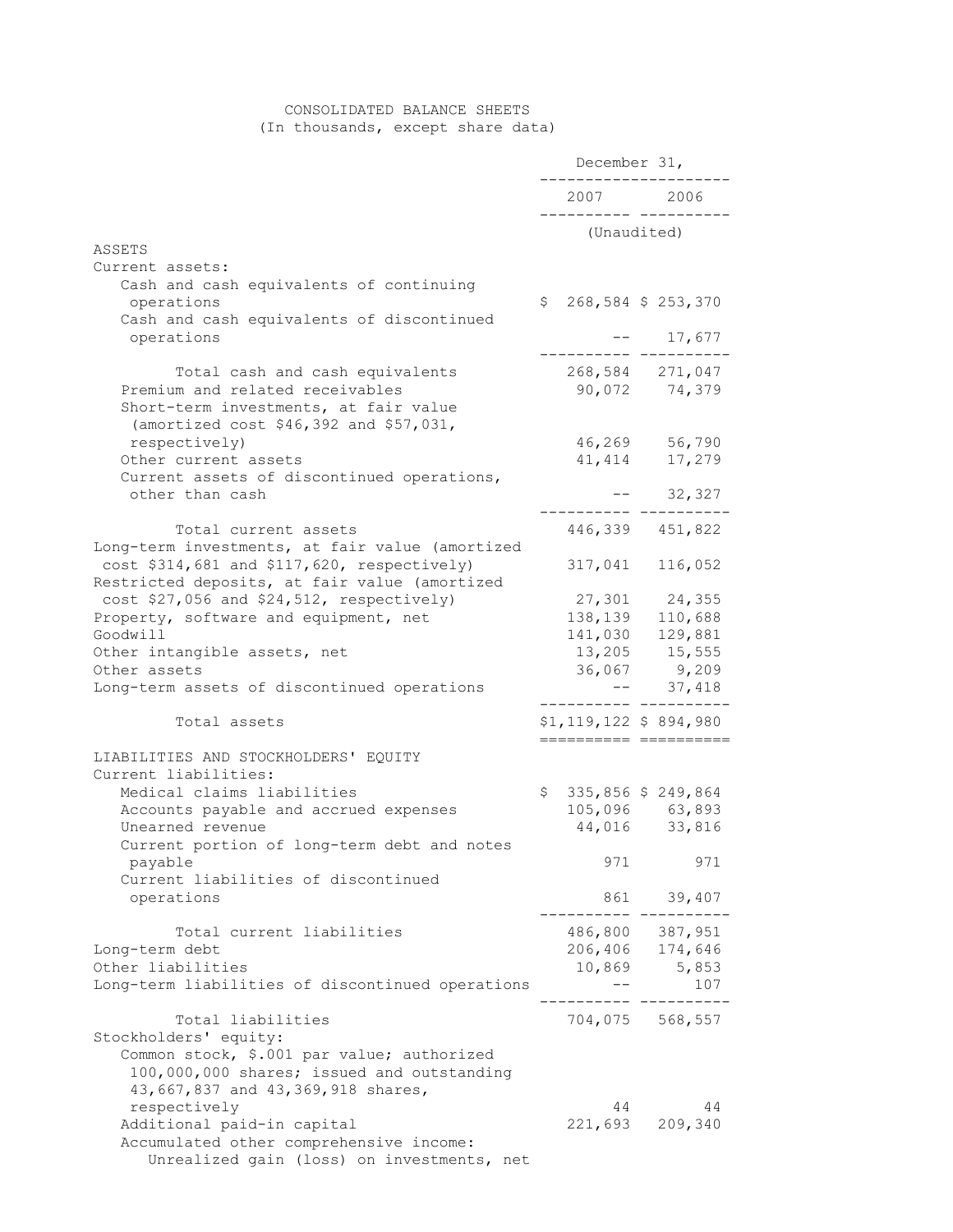| of tax<br>Retained earnings                   |                         | $1,571$ $(1,251)$<br>191,739 118,290 |
|-----------------------------------------------|-------------------------|--------------------------------------|
| Total stockholders' equity                    |                         | 415,047 326,423                      |
| Total liabilities and stockholders'<br>equity | $$1,119,122$ \$ 894,980 |                                      |

### CENTENE CORPORATION AND SUBSIDIARIES

### CONSOLIDATED STATEMENTS OF OPERATIONS (In thousands, except share data)

|                                                                                                                   |                                   | Three Months Ended<br>December 31, | Year Ended<br>December 31,      |                                 |  |  |
|-------------------------------------------------------------------------------------------------------------------|-----------------------------------|------------------------------------|---------------------------------|---------------------------------|--|--|
|                                                                                                                   | 2007                              | 2006                               | 2007                            | 2006                            |  |  |
|                                                                                                                   |                                   | (Unaudited)                        |                                 | (Unaudited)                     |  |  |
| Revenues:<br>Premium<br>Premium tax<br>Service                                                                    | \$<br>736,895<br>21,145<br>19,399 | 581,217<br>Ş.<br>16,315<br>20,263  | \$2,759,018<br>79,572<br>80,702 | \$1,844,452<br>37,961<br>79,581 |  |  |
| Total revenues                                                                                                    | 777,439                           | 617,795                            | 2,919,292                       | 1,961,994                       |  |  |
| Expenses:<br>Medical costs<br>Cost of services<br>General and<br>administrative<br>expenses                       | 629,437<br>15,532<br>110,978      | 495,712<br>15,396<br>80,527        | 2,324,486<br>61,454<br>399,687  | 1,555,658<br>60,506<br>280,067  |  |  |
| Premium tax<br>expense                                                                                            | 21,145                            | 16,315                             | 79,572                          | 37,961                          |  |  |
| Total<br>operating<br>expenses                                                                                    | 777,092                           | 607,950                            | 2,865,199                       | 1,934,192                       |  |  |
| Earnings from<br>operations<br>Other income<br>(expense) :                                                        | 347                               | 9,845                              | 54,093                          | 27,802                          |  |  |
| Investment and<br>other income<br>Interest expense                                                                | 6,212<br>(4, 110)                 | 6,251<br>(3, 100)                  | 25,169<br>(15, 626)             | 16,416<br>(10, 636)             |  |  |
| Earnings<br>before income<br>taxes<br>Income tax expense                                                          | 2,449<br>(584)                    | 12,996<br>3,745                    | 63,636<br>22,367                | 33,582<br>12,642                |  |  |
| Net earnings<br>from<br>continuing<br>operations<br>Discontinued<br>operations,<br>net of income<br>tax (benefit) | 3,033                             | 9,251                              | 41,269                          | 20,940                          |  |  |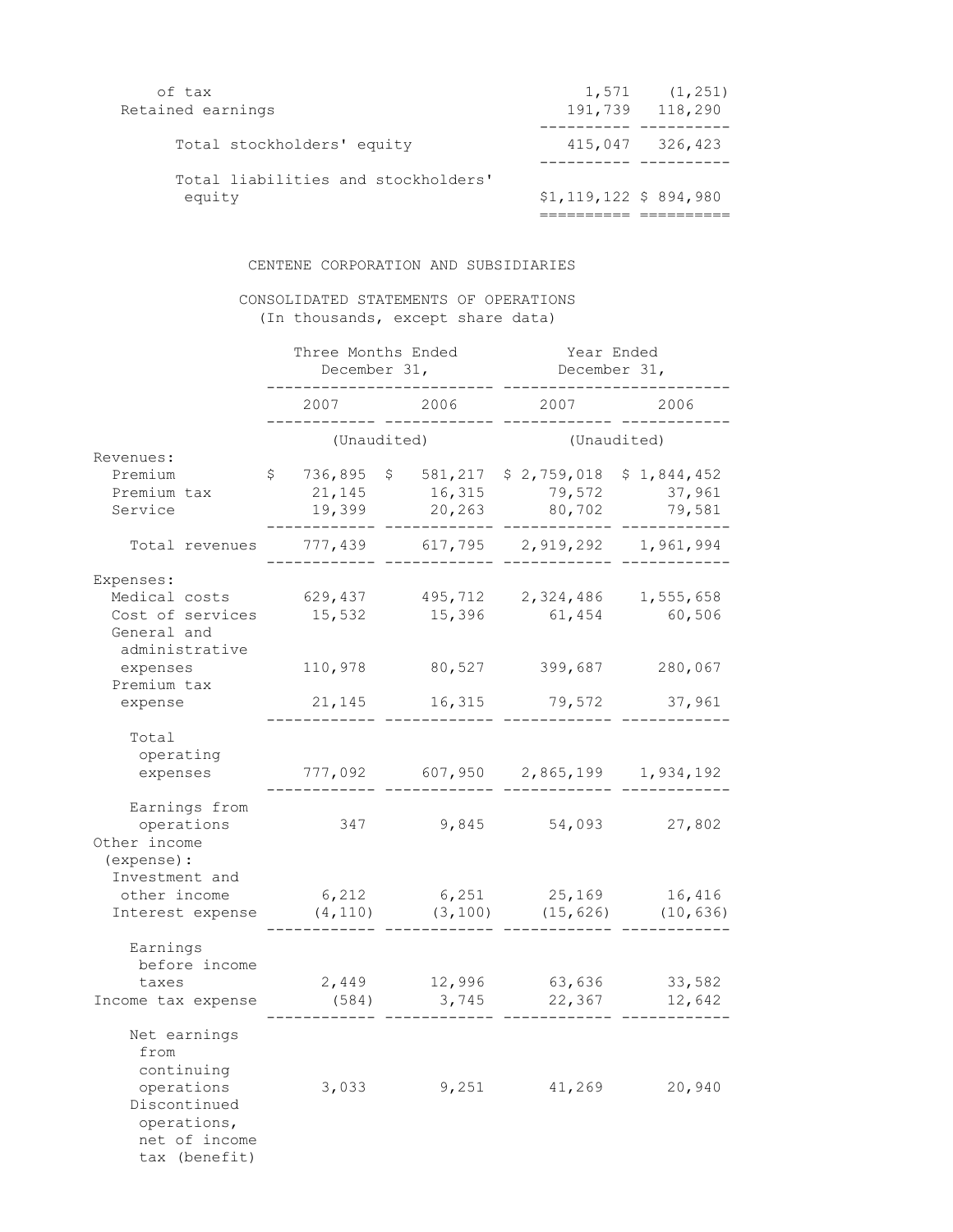| Adjustments to reconcile net earnings (loss)<br>to net cash provided by operating<br>activities--<br>Depreciation and amortization<br>Stock compensation expense |  |                        |  |                                                         | 27,807<br>15,781       | 20,600<br>14,904                                                                                           |                                                                                                                          |
|------------------------------------------------------------------------------------------------------------------------------------------------------------------|--|------------------------|--|---------------------------------------------------------|------------------------|------------------------------------------------------------------------------------------------------------|--------------------------------------------------------------------------------------------------------------------------|
| Cash flows from operating activities:<br>Net earnings (loss)                                                                                                     |  |                        |  | Ş.                                                      | $73,402 \div (43,629)$ |                                                                                                            |                                                                                                                          |
|                                                                                                                                                                  |  |                        |  |                                                         |                        |                                                                                                            | ._____ __________<br>(Unaudited)                                                                                         |
|                                                                                                                                                                  |  |                        |  |                                                         |                        |                                                                                                            | 2007 2006                                                                                                                |
|                                                                                                                                                                  |  |                        |  |                                                         |                        | December 31,                                                                                               | Year Ended                                                                                                               |
|                                                                                                                                                                  |  |                        |  | CONSOLIDATED STATEMENTS OF CASH FLOWS<br>(In thousands) |                        |                                                                                                            |                                                                                                                          |
|                                                                                                                                                                  |  |                        |  | CENTENE CORPORATION AND SUBSIDIARIES                    |                        |                                                                                                            |                                                                                                                          |
| Weighted average<br>number of common<br>shares<br>outstanding:<br>Basic<br>Diluted                                                                               |  |                        |  |                                                         |                        | 43, 574, 811 43, 263, 237 43, 539, 950 43, 160, 860<br>44, 951, 016 44, 631, 117 44, 823, 082 44, 613, 622 |                                                                                                                          |
| Diluted<br>earnings<br>(loss) per<br>common share                                                                                                                |  |                        |  |                                                         |                        |                                                                                                            | $\begin{array}{ccccccccccccc}\n\text{\$} & 0.03 & \text{\$} & 0.31 & \text{\$} & 1.64 & \text{\$} & (0.98)\n\end{array}$ |
| Discontinued<br>operations                                                                                                                                       |  | (0.04)                 |  | 0.10                                                    |                        | 0.72                                                                                                       | (1.45)                                                                                                                   |
| Diluted:<br>Continuing<br>operations                                                                                                                             |  | ========= ============ |  |                                                         |                        | $$0.07$ $$0.21$ $$0.92$ $$0.47$                                                                            |                                                                                                                          |
| Basic earnings<br>(loss) per<br>common share                                                                                                                     |  |                        |  |                                                         |                        |                                                                                                            | $\begin{array}{ccccccccccccc}\n\text{\$} & 0.03 & \text{\$} & 0.32 & \text{\$} & 1.69 & \text{\$} & (1.01)\n\end{array}$ |
| Discontinued<br>operations                                                                                                                                       |  |                        |  |                                                         |                        | $(0.04)$ 0.11 0.74                                                                                         | (1.50)                                                                                                                   |
| Net earnings<br>(loss) per common<br>share:<br>Basic:<br>Continuing<br>operations \$                                                                             |  |                        |  |                                                         |                        | $0.07$ \$ $0.21$ \$ $0.95$ \$ $0.49$                                                                       |                                                                                                                          |
| Net earnings<br>$(\texttt{loss})$                                                                                                                                |  |                        |  |                                                         |                        |                                                                                                            | $$1,473$ $$13,833$ $$73,402$ $$(43,629)$<br>==========================                                                   |
| expense of<br>\$1,621,<br>\$3,904,<br>$$ (30, 899)$ and<br>\$9,335<br>respectively (1,560) 4,582 32,133 (64,569)                                                 |  |                        |  |                                                         |                        |                                                                                                            |                                                                                                                          |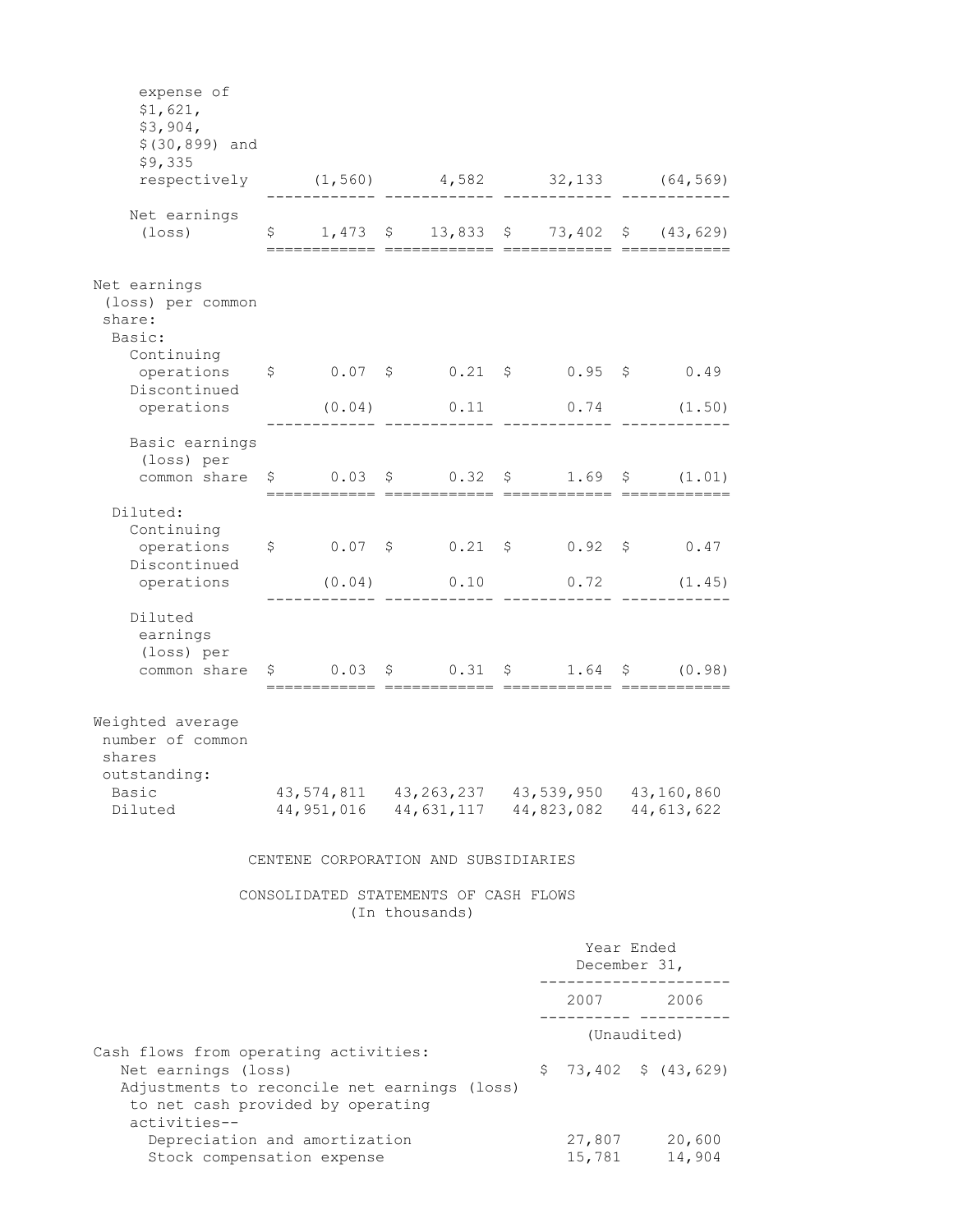| Gain on sale of FirstGuard Missouri<br>Impairment loss    | (7, 472)    | 7,207 88,268                                         |
|-----------------------------------------------------------|-------------|------------------------------------------------------|
| Deferred income taxes                                     | (10, 223)   | (6, 692)                                             |
| Changes in assets and liabilities--                       |             |                                                      |
| Premium and related receivables                           |             | $1,663$ (39,765)                                     |
| Other current assets                                      |             | $(6, 253)$ 5, 352                                    |
| Other assets                                              | (348)       | 91                                                   |
| Medical claims liabilities                                |             | 56,287 108,003                                       |
| Unearned revenue<br>Accounts payable and accrued expenses |             | $10,085$ 20,035                                      |
| Other operating activities                                | 3,070       | $31,234$ 28,136<br>(271)                             |
|                                                           |             |                                                      |
| Net cash provided by operating                            |             |                                                      |
| activities                                                |             | 202, 240 195, 032                                    |
| Cash flows from investing activities:                     |             |                                                      |
| Purchase of property, software and equipment              |             |                                                      |
| Purchase of investments                                   |             | $(53, 937)$ $(50, 318)$<br>$(606, 366)$ $(319, 322)$ |
| Sales and maturities of investments                       |             | $456,738$ 286,155                                    |
| Proceeds from asset sales                                 | 14,102      |                                                      |
| Investments in acquisitions and equity method             |             |                                                      |
| investee, net of cash acquired                            |             | $(36, 001)$ $(66, 772)$                              |
| Net cash used in investing activities                     |             | $(225, 464)$ $(150, 257)$                            |
|                                                           |             |                                                      |
| Cash flows from financing activities:                     |             |                                                      |
| Proceeds from exercise of stock options                   |             | $5,464$ 6,953                                        |
| Proceeds from borrowings                                  |             | 212,000 94,359                                       |
| Payment of long-term debt and notes payable               |             | $(181, 981)$ $(17, 355)$                             |
| Excess tax benefits from stock compensation               |             | $--$ 3,043                                           |
| Common stock repurchases                                  |             | $(9, 541)$ $(7, 833)$                                |
| Debt issue costs                                          |             | $(5, 181)$ (253)                                     |
| Net cash provided by financing                            |             |                                                      |
| activities                                                |             | 20,761 78,914                                        |
| Net (decrease) increase in cash and                       |             |                                                      |
| cash equivalents                                          |             | $(2, 463)$ 123,689                                   |
|                                                           |             |                                                      |
| Cash and cash equivalents, beginning of period            | 271,047     | 147,358                                              |
| Cash and cash equivalents, end of period                  |             | $$268,584$ $$271,047$                                |
|                                                           |             | ======= ======                                       |
|                                                           |             | 11,945 $$10,680$                                     |
| Interest paid<br>Income taxes paid                        | Ş,<br>\$    | 7,348 \$ 16,418                                      |
|                                                           |             |                                                      |
| Supplemental schedule of non-cash investing and           |             |                                                      |
| financing activities:                                     |             |                                                      |
| Property acquired under capital leases                    | $$1,736$ \$ | 366                                                  |
|                                                           |             |                                                      |

### CENTENE CORPORATION

### CONTINUING OPERATIONS SUPPLEMENTAL FINANCIAL DATA

|                                                 | O4      | OЗ   | 02                      | 01   |
|-------------------------------------------------|---------|------|-------------------------|------|
|                                                 | 2007    | 2007 | 2007                    | 2007 |
| MEMBERSHIP<br>Medicaid Managed Care:<br>Georgia | 287,900 |      | 286,200 281,400 291,300 |      |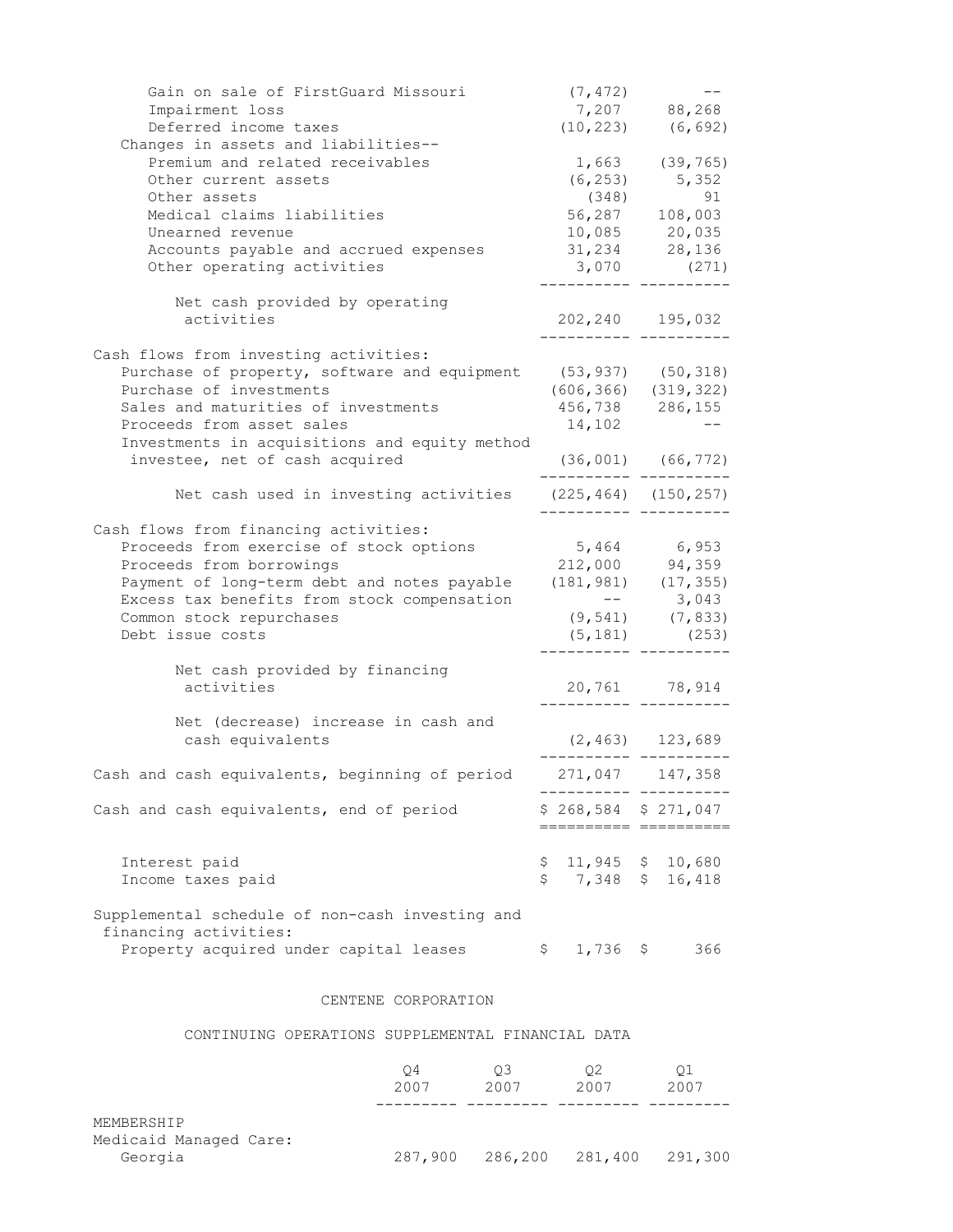| Indiana<br>New Jersey<br>Ohio<br>South Carolina                                                                                                                                                            |    | 154,600 156,300<br>57,300 58,300 59,100 59,100<br>128,700 127,500 128,200<br>31,800 29,300 31,100                                          | 161,700               | 176,700<br>118,300<br>$\sim$ $-$ |
|------------------------------------------------------------------------------------------------------------------------------------------------------------------------------------------------------------|----|--------------------------------------------------------------------------------------------------------------------------------------------|-----------------------|----------------------------------|
| Texas<br>Wisconsin                                                                                                                                                                                         |    | 354,400 347,000 333,900 318,500<br>131,900 132,700 136,100                                                                                 | --- ---------- ------ | 139,400                          |
| TOTAL                                                                                                                                                                                                      |    | 1, 146, 600 1, 137, 300 1, 131, 500 1, 103, 300<br>========= ========= ========= ====                                                      |                       |                                  |
| Medicaid<br>SCHIP<br>SSI                                                                                                                                                                                   |    | 848,100 841,600 846,900 839,600<br>224,400 223,500 216,500 211,200<br>74,100 72,200 68,100 52,500<br>--------- --------- --------- ------- |                       |                                  |
| TOTAL                                                                                                                                                                                                      |    | 1, 146, 600 1, 137, 300 1, 131, 500 1, 103, 300<br>========== ========= ========= =======                                                  |                       |                                  |
| Specialty Services(a):<br>Arizona<br>Kansas                                                                                                                                                                |    | 99,900 99,000 95,200 93,600<br>39,000 35,600 37,500 36,600                                                                                 |                       |                                  |
| TOTAL                                                                                                                                                                                                      |    | 138,900 134,600 132,700 130,200<br>========== ========= ======                                                                             |                       | inn henne                        |
| (a) Includes behavioral health contracts only.                                                                                                                                                             |    |                                                                                                                                            |                       |                                  |
| $$210.34 \t$201.05 \t$193.09 \t$178.55$<br>REVENUE PER MEMBER(b)                                                                                                                                           |    |                                                                                                                                            |                       |                                  |
| CLAIMS (b)<br>Period-end inventory<br>Average inventory<br>Period-end inventory per                                                                                                                        |    | 312,700 265,400 281,000 317,600<br>288,700 319,900 248,200                                                                                 |                       | 228,600                          |
| member                                                                                                                                                                                                     |    | $0.28$ 0.24 0.26 0.29                                                                                                                      |                       |                                  |
| (b) Revenue per member and claims information are presented for the<br>Medicaid Managed Care segment.                                                                                                      |    |                                                                                                                                            |                       |                                  |
|                                                                                                                                                                                                            | Q4 | Q3<br>2007 2007 2007                                                                                                                       | Q2                    | Q1<br>2007                       |
| DAYS IN CLAIMS PAYABLE (c)<br>(c) Days in Claims Payable is a calculation of Medical Claims<br>Liabilities at the end of the period divided by average claims<br>expense per calendar day for such period. |    | 49.1 49.1 46.2 45.6                                                                                                                        |                       |                                  |
| CASH AND INVESTMENTS (in millions)<br>Regulated<br>Unregulated                                                                                                                                             |    | $$626.2$ $$593.6$ $$527.9$ $$491.0$<br>33.0 45.9 65.8<br>--------                                                                          | -------               | 71.8<br>-------                  |
| TOTAL                                                                                                                                                                                                      |    | \$659.2 \$639.5 \$593.7 \$562.8<br>======= =======                                                                                         | =======               | $=$ $=$ $=$ $=$ $=$ $=$ $=$      |
| DEBT TO CAPITALIZATION (d)<br>(d) Debt to Capitalization is calculated as follows: total debt<br>divided by (total debt + equity).                                                                         |    | $33.3\%$ $33.1\%$ $34.0\%$ $35.3\%$                                                                                                        |                       |                                  |
| HEALTH BENEFITS RATIO BY CATEGORY:                                                                                                                                                                         |    | Three Months Ended Year Ended<br>December 31,                                                                                              | December 31,          |                                  |
|                                                                                                                                                                                                            |    | 2007 2006 2007 2006                                                                                                                        |                       |                                  |